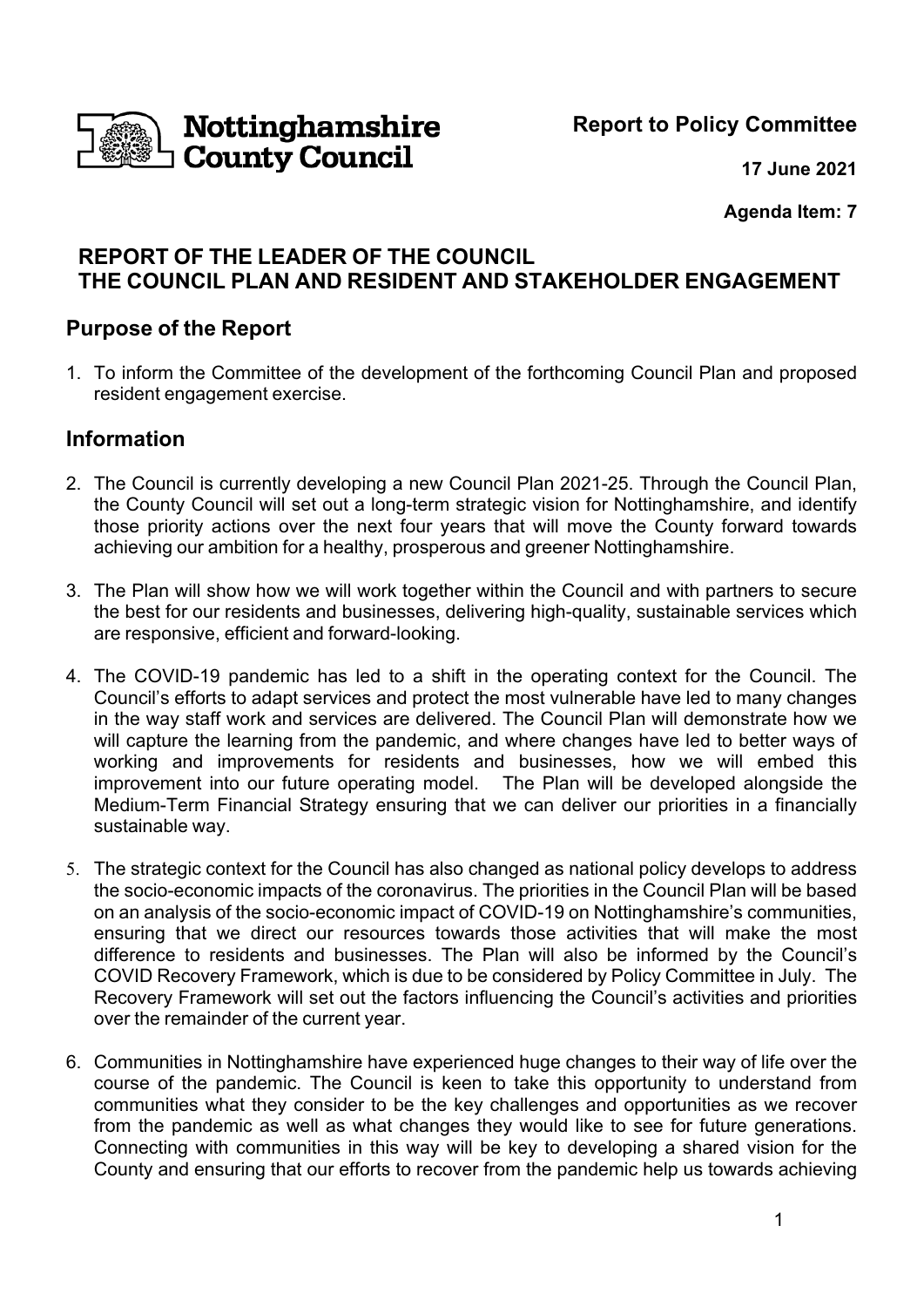the Nottinghamshire we want in the future.

- 7. The Council will therefore be undertaking an engagement exercise with residents and stakeholders in summer 2021. The engagement exercise will give residents the opportunity to inform the Council of the key impacts of COVID for them, and the priorities that they see for Nottinghamshire as a consequence. The results of the exercise will therefore critically inform the content and emphasis of the Council Plan, which is due to be considered by Committee in early Autumn 2021.
- 8. Every resident will be able to take part through a survey that will be available online or by collecting a printed copy from any of Nottinghamshire's libraries. Additional engagement activities will be designed to ensure the Council has a good understanding of the needs and priorities of all of Nottinghamshire's communities.

### **Other Options Considered**

9. There is an option not to engage on the Council Plan, however it is considered that engagement is important to ensure that the Council Plan reflects the needs and priorities of residents and businesses.

### **Reason/s for Recommendation/s**

10. To ensure that the long-term vision for the County and immediate recovery priorities in the Council Plan are informed by engagement with residents and stakeholders.

## **Statutory and Policy Implications**

11.This report has been compiled after consideration of implications in respect of crime and disorder, data protection and information governance finance, human resources, human rights, the NHS Constitution (public health services), the public sector equality duty, safeguarding of children and adults at risk, service users, smarter working, sustainability and the environment and where such implications are material they are described below. Appropriate consultation has been undertaken and advice sought on these issues as required.

### **Financial Implications**

12. It is requested that contingency funding of £50,000 is made available to cover the cost of this engagement exercise.

### **RECOMMENDATION/S**

It is recommended that Policy Committee:

1) Agrees that an engagement exercise be undertaken with residents and stakeholders on the long-term vision and immediate recovery priorities for Nottinghamshire to inform the development of the Council Plan, with the costs of up to £50,000 to be met from the General Contingency budget subject to approval from the Finance Committee.